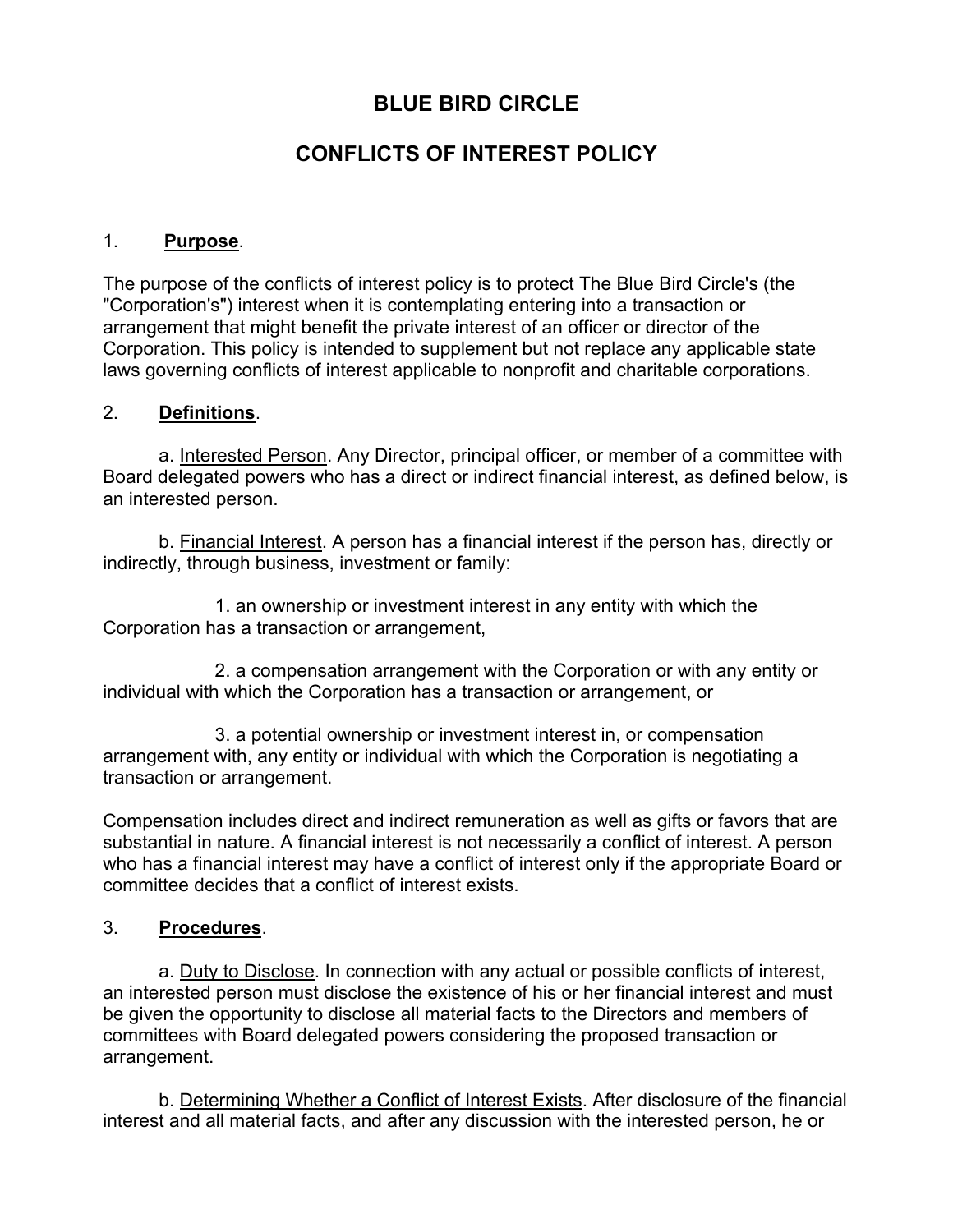she shall leave the Board or committee meeting while the determination of a conflict of interest is discussed and voted upon. The remaining Board or committee members shall decide if a conflict of interest exists.

## c. Procedures for Addressing the Conflict of Interest.

 1. An interested person may make a presentation at the Board or committee meeting, but after such presentation, he or she shall leave the meeting during the discussion of, and the vote on, the transaction or arrangement which results in the conflict of interest.

 2. The Board or committee shall determine by majority vote of the disinterested Directors whether the transaction or arrangement is in the Corporation's best interest and for its own benefit and whether the transaction is fair and reasonable to the Corporation and shall make its decision as to whether to enter into the transaction or arrangement in conformity with such determination.

## d. Violations of the Conflicts of Interest Policy.

 1. If the Board or committee has reasonable cause to believe that a member has failed to disclose actual or possible conflicts of interest, it shall inform the member of the basis for such belief and afford the member an opportunity to explain the alleged failure to disclose.

 2. If, after hearing the response of the member and making such further investigation as may be warranted in the circumstances, the board or committee determines that the member has in fact failed to disclose an actual or possible conflict of interest, it shall take appropriate disciplinary and corrective action.

# 4. **Records of Proceedings**.

The minutes of the Board and all Board committees with board-delegated powers shall contain:

a. the names of the persons who disclosed or otherwise were found to have a financial interest in connection with an actual or possible conflict of interest, the nature of the financial interest, any action taken to determine whether a conflict of interest was present, and the Board's or committee's decision as to whether a conflict of interest in fact existed and

b. the names of the persons who were present for discussions and votes relating to the transaction or arrangement, the content of the discussion, including any alternatives to the proposed transaction or arrangement, and a record of any votes taken in connection therewith.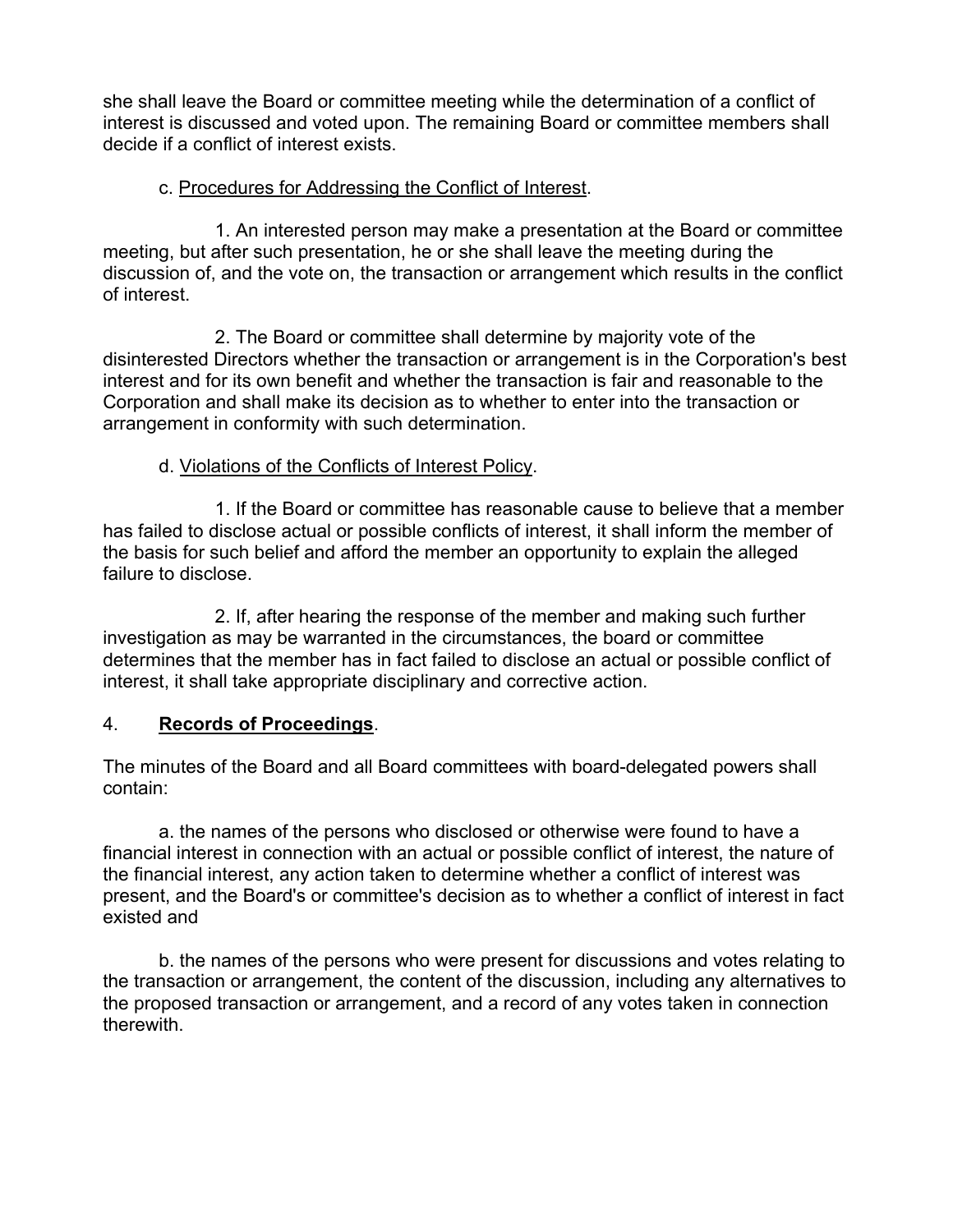## 5. **Compensation Committees**.

a. A voting member of the Board of Directors who receives compensation, directly or indirectly, from the Corporation for services is precluded from voting on matters pertaining to that member's compensation.

b. A voting member of any committee whose jurisdiction includes compensation matters and who receives compensation, directly or indirectly, from the Corporation for services is precluded from voting on matters pertaining to that member's compensation.

## 6. **Annual Statements**.

Each Director, principal officer and member of a committee with Board delegated powers shall annually sign a statement which affirms that such person:

a. has received a copy of the conflicts of interest policy, has read and understands the policy,

b. has agreed to comply with the policy, and

c. understands that the Corporation is a charitable organization and that in order to maintain its federal tax exemption it must engage primarily in activities which accomplish one or more of its tax-exempt purposes.

### 7. **Periodic Reviews**.

To ensure that the Corporation operates in a manner consistent with its charitable purposes and that it does not engage in activities that could jeopardize its status as an organization exempt from federal income tax, periodic reviews shall be conducted.

### 8. **Use of Outside Experts**.

In conducting the periodic reviews provided for in Section 7, the Corporation may, but need not, use outside advisors. If outside experts are used their use shall not relieve the board of its responsibility for ensuring that periodic reviews are conducted.